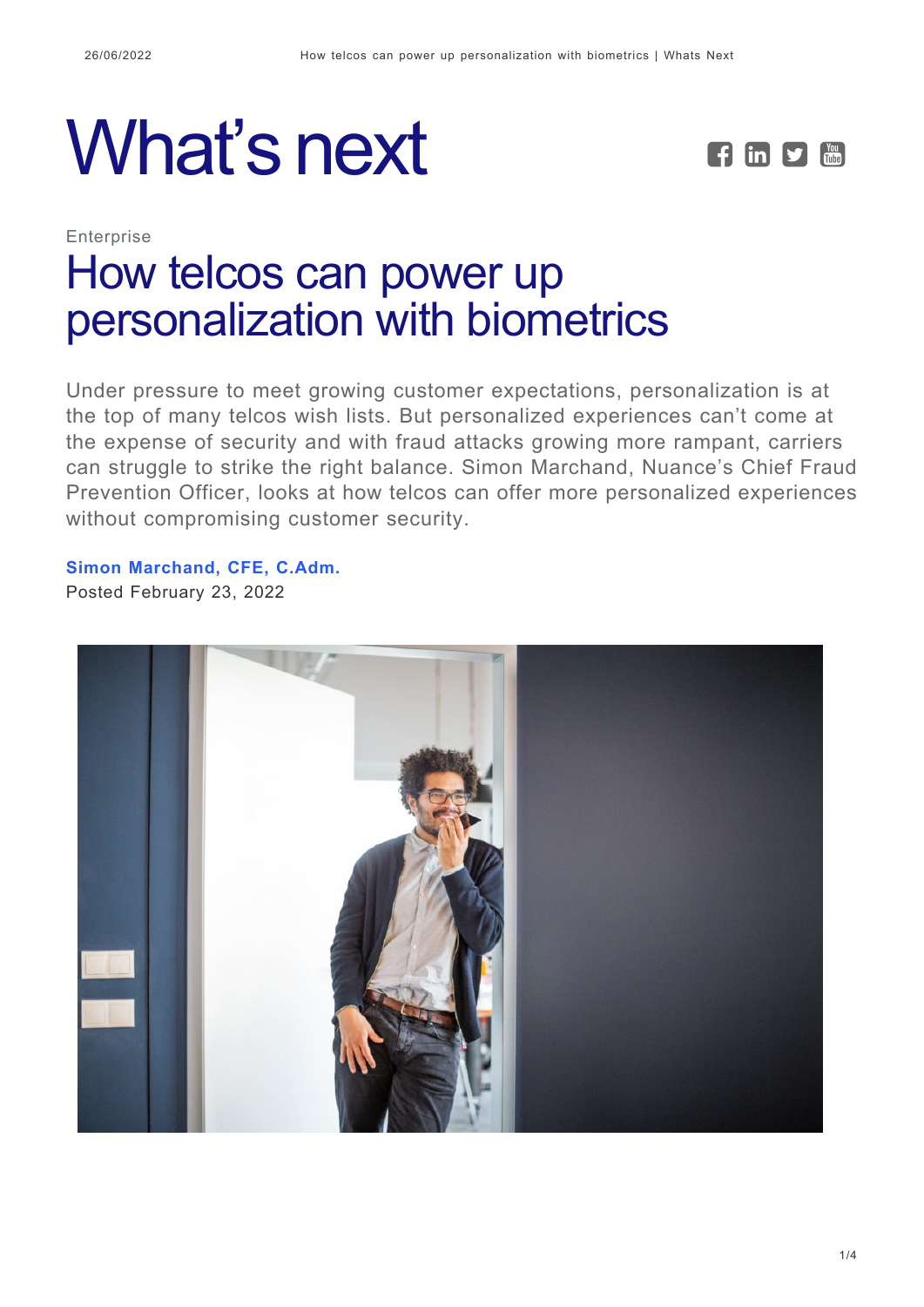It's been a challenging couple of years for telcos as they've tried to keep pace with a rapid shift in customer habits and expectations. We are looking forward to attending Mobile World Congress again this year to talk with CX and fraud leaders about how they're planning to meet new expectations while keeping customers protected.

One theme that's sure to be a major talking point at MWC is the move toward greater personalization of experiences to improve customer satisfaction and increase revenue. AI in various forms will be vital for harnessing customer data to enable personalization. But to deliver truly personalized experiences throughout the customer journey, everything starts with one particular branch of AI: [biometric authentication.](https://www.nuance.com/omni-channel-customer-engagement/authentication-and-fraud-prevention/biometric-authentication.html) After all, you can only personalize the experience if you know who you're talking to.

#### **Know who your customers are**

When customers are expecting the personal touch, they don't want to face a lengthy authentication process that insists they prove their identity before they can get on with their inquiry.

Biometric authentication offers the fastest, most secure way to know exactly who's at the other end of an interaction. Passive [voice biometrics solutions,](https://www.nuance.com/omni-channel-customer-engagement/authentication-and-fraud-prevention/biometric-authentication.html) for example, can authenticate customers in the background of a call by comparing the first few seconds of natural speech with their "voiceprint" as they talk to a conversational IVR, using natural language. That eliminates the effort and frustration of remembering PINs, passwords, and answers to security questions.

By adding a biometric security layer on top of other authentication factors like call validation, the IVR can greet customers by name and begin helping them with their inquiry right away. The most advanced systems can even pull in data from recent interactions with the brand to predict a customer's needs and create upsell and cross-sell opportunities.

And when customers want or need to talk to a live agent, biometric authentication helps agents deliver a personalized experience. Agents no longer need to interrogate callers for security information and then make a judgment call on whether they are who they say they are. Instead, they can focus on understanding what the customer is trying to achieve, helping them reach a fast resolution.

This partnership between agents and AI is something we feel strongly about at Nuance. One of the largest mobile carriers in the US is a long-standing customer, and by connecting customer engagement across automated and live agent interactions, it's seen [dramatic increases in](https://www.nuance.com/omni-channel-customer-engagement/case-studies/major-us-telco-live-chat.html) [CSAT and conversion rates.](https://www.nuance.com/omni-channel-customer-engagement/case-studies/major-us-telco-live-chat.html)

#### **Keep your customers protected**

Personalizing and streamlining customer interactions offers immense value for customers, agents, and the business. But it's all for nothing if those interactions aren't secure.

Telcos have seen [an alarming increase in SIM swap fraud,](https://whatsnext.nuance.com/enterprise/telcos-and-sim-swap-fraud-protecting-consumers-and-mitigating-risk-exposure/) account takeover attempts, and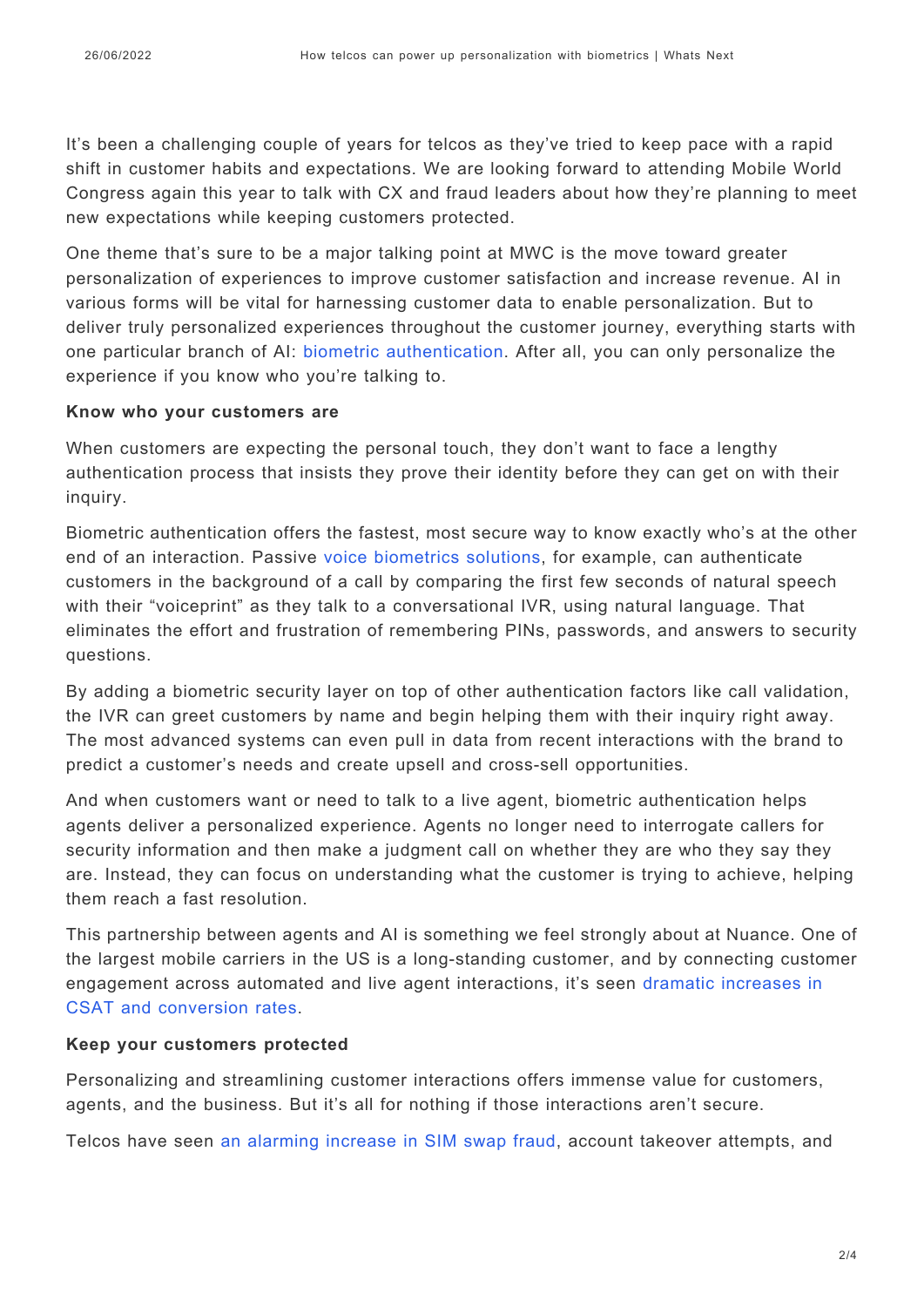other fraud attacks in recent years, and in the rush to offer personalization, it's essential we also stay focused on account protection.

Fraudsters can easily buy, steal, or intercept everything they need to [get around traditional](https://whatsnext.nuance.com/enterprise/time-to-reset-customer-authentication-with-biometrics/) [knowledge-based authentication processes.](https://whatsnext.nuance.com/enterprise/time-to-reset-customer-authentication-with-biometrics/) They can also use social engineering techniques (or straight-up bribery) to get customer information from agents.

But fraudsters can't steal or spoof a customer's voice (advanced biometrics solutions can detect recordings and synthetic voices), so there's no way for them to fool the system and gain control of a customer's account. And because biometric authentication means agents don't need to see sensitive information to validate a customer's identity, they can't give that information to fraudsters.

So, by adding a biometrics layer to their security, brands can offer streamlined, personalized engagements with confidence that their customers—and their brand—are protected.

#### **Biometrics-enabled personalization in action**

Many large telcos are already using biometric authentication to help protect customers and offer them seamless, personalized experiences.

When Deutsche Telekom implemented voice biometrics as part of [Nuance Gatekeeper](https://www.nuance.com/omni-channel-customer-engagement/authentication-and-fraud-prevention/gatekeeper.html), it wanted to keep customers safe, but its primary goal was to offer them [a simple, friction-free](https://www.nuance.com/omni-channel-customer-engagement/case-studies/deutsche-telekom-creates-secure-experiences-with-nuance.html) [experience.](https://www.nuance.com/omni-channel-customer-engagement/case-studies/deutsche-telekom-creates-secure-experiences-with-nuance.html) With Gatekeeper, Deutsche Telekom customers create a voiceprint and then get instant access to their account the next time they call in. It's a far cry from the world of remembering lengthy ID numbers, and of the 700,000 customers who've registered their voiceprint so far, [75% say it's more convenient.](https://www.nuance.com/omni-channel-customer-engagement/case-studies/deutsche-telekom-creates-secure-experiences-with-nuance.html)

One of my favorite examples of the power of biometrics the personal touch was implemented by Telefónica. In the early months of the COVID-19 pandemic, the company wanted to ensure vulnerable customers could access support during a massive spike in contact volumes. It used Nuance voice biometrics to [identify anyone calling in who was over the age of 65](https://whatsnext.nuance.com/enterprise/prioritize-seniors-voice-biometrics-customer-service/) and then route them directly to priority service.

#### **Where next for telco personalization?**

I'm sure that MWC will showcase many more examples of customer experience personalization from telcos all over the world. There's certainly an exciting opportunity right now for carriers to use biometrics to enable greater (and more secure) personalization that increases customer satisfaction, trust, and loyalty.

**Tags:** [Biometric Authentication](https://whatsnext.nuance.com/tag/authentication-biometrics/), [Gatekeeper,](https://whatsnext.nuance.com/tag/gatekeeper-2/) [intelligent fraud prevention](https://whatsnext.nuance.com/tag/intelligent-fraud-prevention/), [personalization,](https://whatsnext.nuance.com/tag/personalization/) **[Telco](https://whatsnext.nuance.com/tag/telco-2/)**